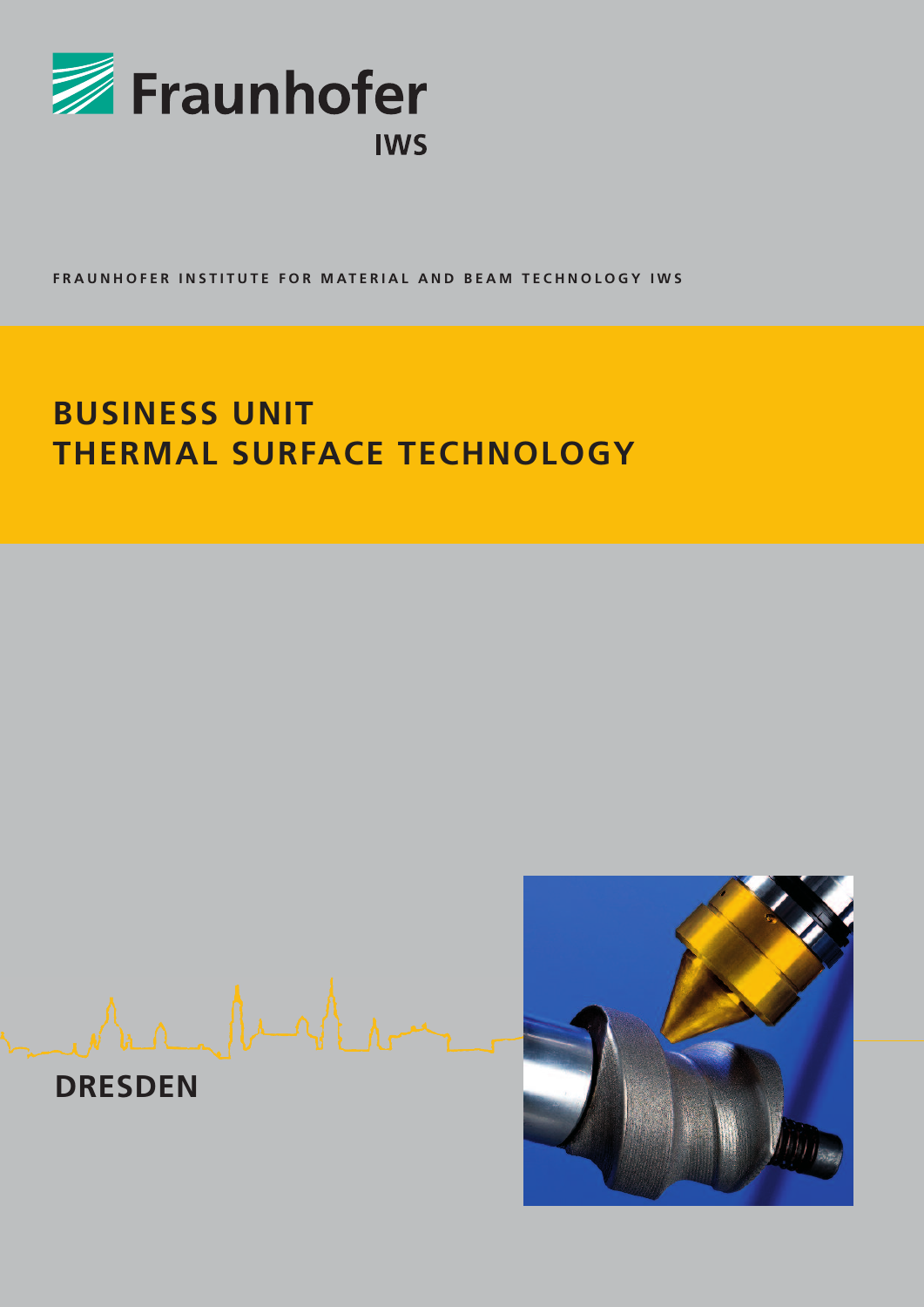



## **INTERACTION BETWEEN MATERIAL, PROCESS AND SYSTEM TECHNOLOGY**

The business unit Thermal Surface Technology at the Fraunhofer IWS Dresden focuses on the following core fields:

- laser surface heat treatment (focus on martensitic laser hardening of surfaces)
- laser cladding (direct material application with powder and wire for component property improvement and repair)
- thermal spraying (coating and functionalization of surfaces with metallic and ceramic materials)

### **Scientific basis**

- analysis of microstructures and properties of metallic materials and development of material, stress and component-determined treatment strategies
- characterization of the influence of material, coating technique and coating parameters on the resulting properties of the component
- development of process and component adapted test equipment and system technology

### **Trends**

In the field of laser surface heat treatment, research is focussed on new low-cost methods for wear and fatigue protection, especially for modern material systems, for which conventional surface treatment processes are not applicable.

Wire-based laser cladding provides a "clean" and economical complement to powder-based processes. With the system technology (modular wire head) and process monitoring developed at the IWS, automatable processes for the production of high quality coatings and 3D build-ups are available.

The system technology for spraying with suspensions developed at the IWS offers coating solutions for various applications for wear, corrosion and oxidation protection as well as insulation, including sensor and thermoelectric functionalities.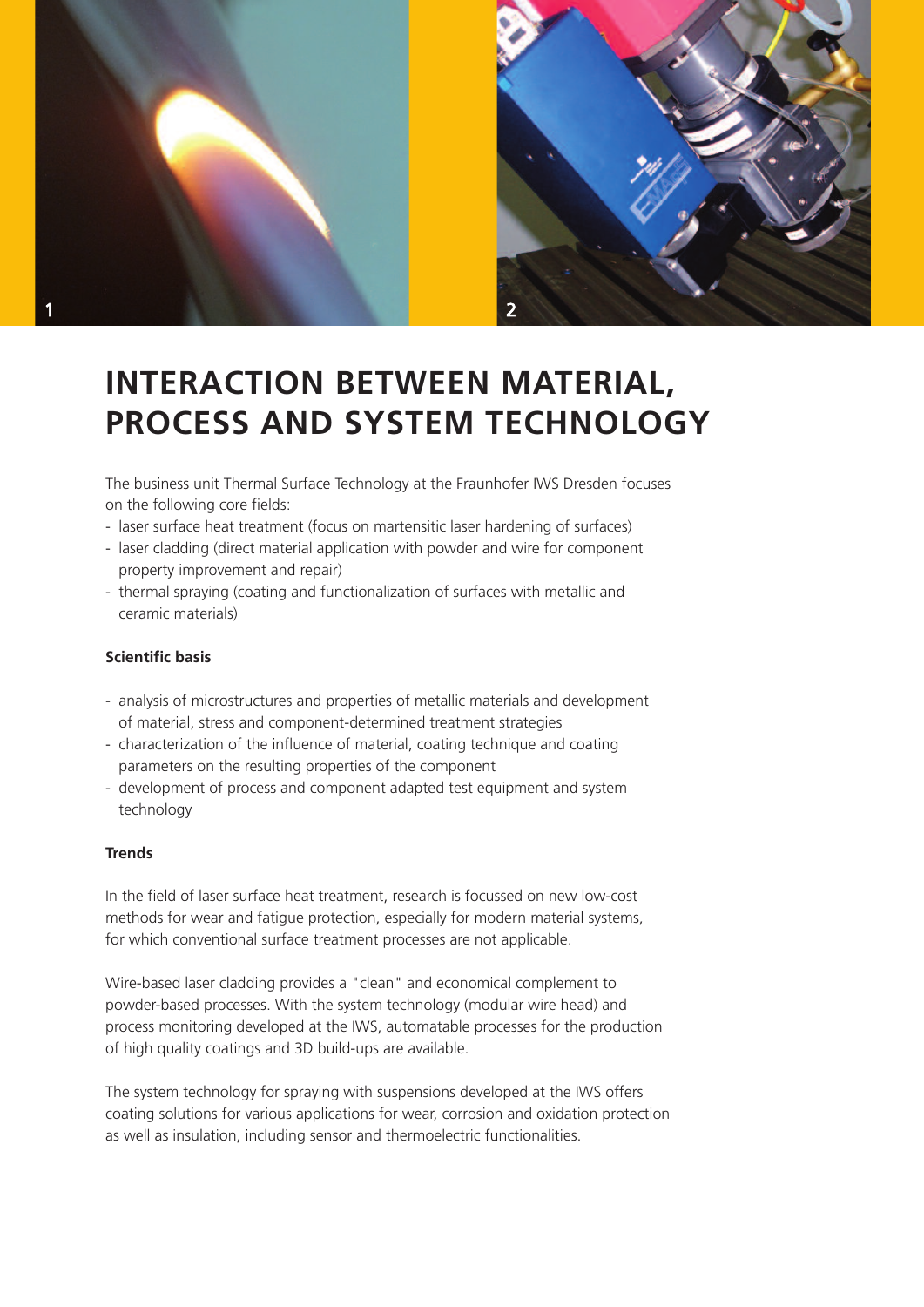

### **OUR EXPERTISE**

### **Laser surface heat treatment**

For component geometries, wear cases and materials for which conventional hardening technologies fail, laser surface technologies offer many new solutions for producing wear-resistant surfaces. Main research areas are laser hardening of steels and laser induction roll plating to create complex mixed metal joints. Furthermore, we offer special technical solutions for soldering, remelting and gas alloying. The core competence of the IWS herein is the development of procedures and the elaboration of customer specific processing concepts, as well as the new and further development of the system technology, ranging from individual devices to complex machines and systems. Developments are focussed on the realization of precise temperature control systems to provide the basis for reproducible industrial processes.

#### **Laser cladding**

This field of expertise includes the use of laser cladding with wire and powder for coating surfaces, generating improved functionalities in the surface region and the repair of components. For this purpose, the Fraunhofer IWS develops innovative processes and system technology for a large number of different combinations of base and filler materials. An important focus in this case is represented by the userspecific development of laser processing heads and component technologies and the application and integration of advanced CAM software.

#### **Thermal spraying**

For coating and functionalization of components made of steel, lightweight metals, ceramics or other materials with metals, hard metals and oxide ceramics, atmospheric plasma sprayings (APS) and high velocity oxygen fuel (HVOF and HVAF) spraying technologies with powders and suspensions are available at the IWS. Current priorities in the field of thermal spraying are the development of new spraying technologies, system components and coating solutions (e.g. laminate heater elements, thermoelectric modules, hard metal layers for highly stressed components), as well as the characterization of layers. In the field of suspension spraying, system components (for example, injectors and suspension feeders) designed to be integrated into new and existing installations, are developed.

- *1 Laser hardening of a steam turbine blade*
- *2 Camera-based temperature sensing system "E-MAqS" for laser hardening and laser cladding*
- *3 Process of inductively supported high power laser cladding with a modern coaxial head*
- *4 Thermal spraying with suspensions*